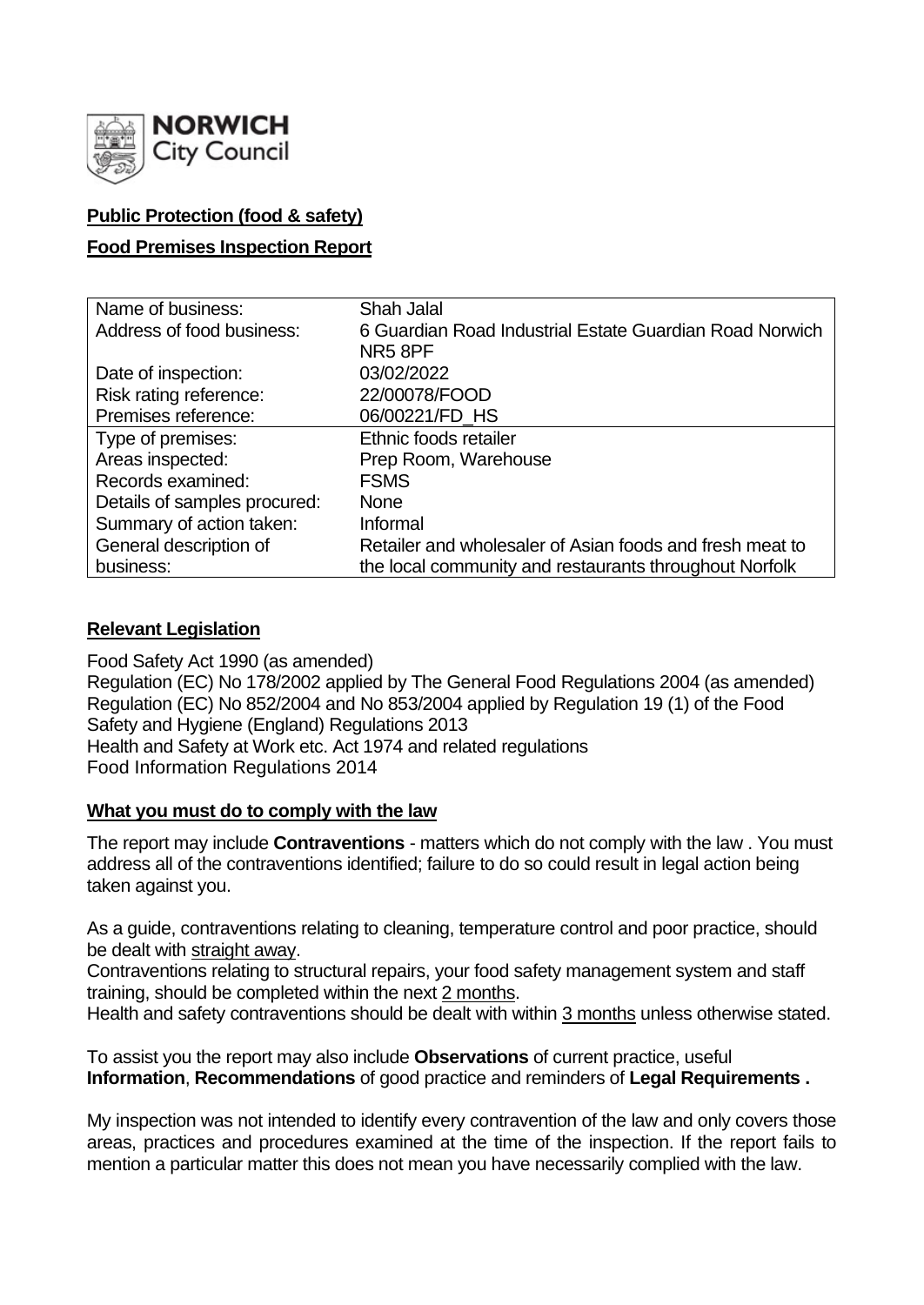# **FOOD SAFETY**

### **How we calculate your Food Hygiene Rating:**

The food safety section has been divided into the three areas which you are scored against for the hygiene rating: 1. food hygiene and safety procedures, 2. structural requirements and 3. confidence in management/control procedures. Each section begins with a summary of what was observed and the score you have been given. Details of how these scores combine to produce your overall food hygiene rating are shown in the table.

| <b>Compliance Area</b>                     |          |                 |           | <b>You Score</b> |                |    |           |    |                 |  |
|--------------------------------------------|----------|-----------------|-----------|------------------|----------------|----|-----------|----|-----------------|--|
| Food Hygiene and Safety                    |          |                 |           | $\Omega$         | $\overline{5}$ | 10 | 15        | 20 | 25              |  |
| <b>Structure and Cleaning</b>              |          |                 |           | $\Omega$         | 5              | 10 | 15        | 20 | 25              |  |
| Confidence in management & control systems |          |                 |           | $\overline{0}$   | 5.             | 10 | 15        | 20 | 30 <sub>1</sub> |  |
|                                            |          |                 |           |                  |                |    |           |    |                 |  |
| <b>Your Total score</b>                    | $0 - 15$ | 20              | $25 - 30$ |                  | $35 - 40$      |    | $45 - 50$ |    | > 50            |  |
| <b>Your Worst score</b>                    | 5        | 10 <sup>2</sup> | 10        |                  | 15             |    | 20        |    |                 |  |
|                                            |          |                 |           |                  |                |    |           |    |                 |  |
| <b>Your Rating is</b>                      | 5        | 4               |           | 3                | $\mathcal{P}$  |    |           |    | $\overline{0}$  |  |

000300

Your Food Hygiene Rating is 3 - a generally satisfactory standard

## **1. Food Hygiene and Safety**

Food hygiene standards are generally satisfactory and maintained. There is evidence of some non-compliance with legal requirements. Some lapses are evident however generally you have satisfactory food handling practices and procedures and adequate control measures to prevent cross-contamination are in place. The contraventions require your attention; although not critical to food safety they may become so if not addressed. **(Score 10)**

## Hand-washing

**Contravention** The following indicated that hand-washing was not suitably managed:

- there was food debris in the wash hand basin
- wash hand basins were dirty

**Legal Requirement** Wash hand basins must be provided with hot and cold running water and suitable drainage; soap and a hygienic way to dry hands.

**Recommendation** Wash hand basins need to be kept clean and regularly descaled. Include the wash hand basin in your cleaning schedule and pay attention to sanitising the taps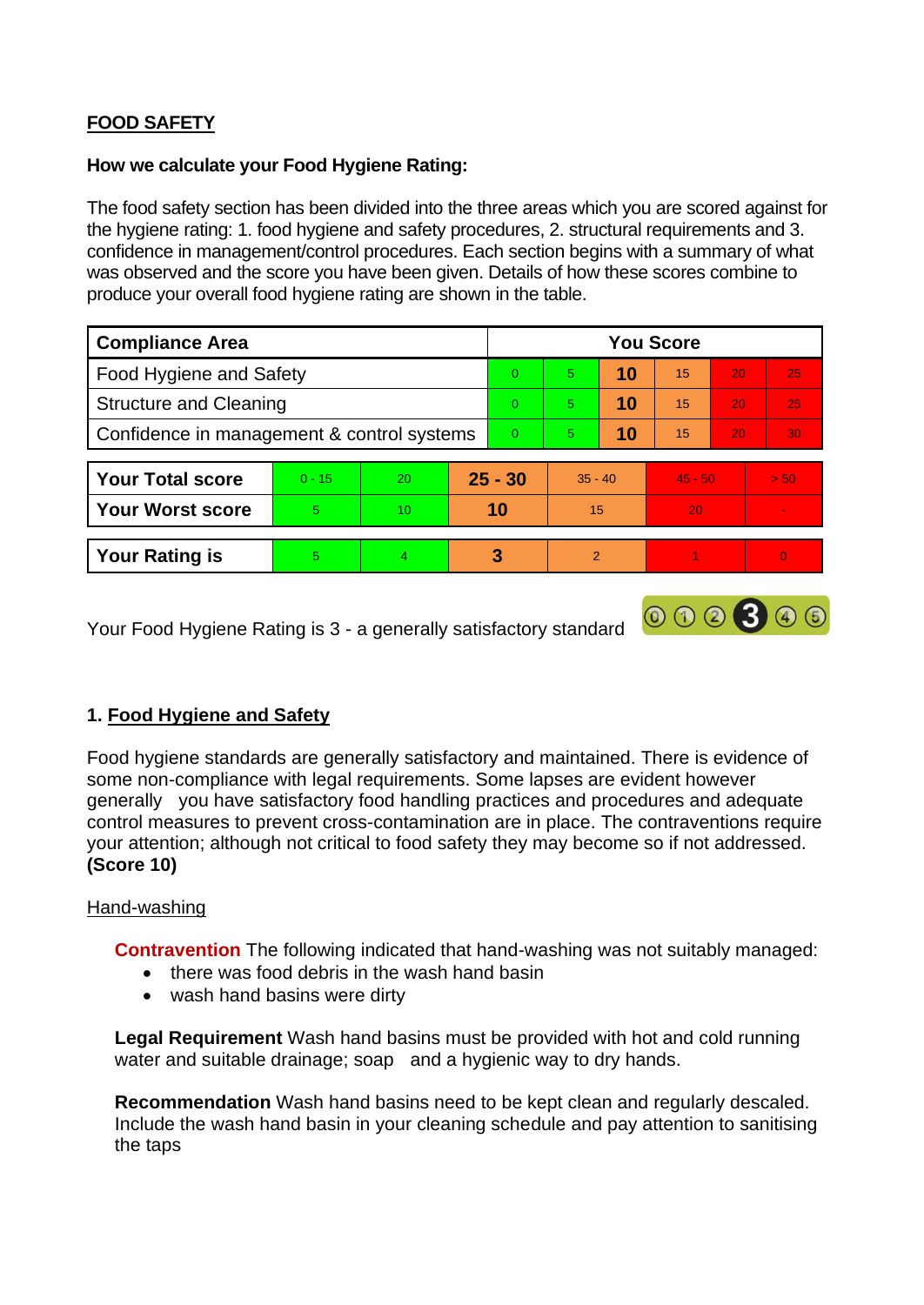**Information** Proper hand-washing is essential to prevent cross-contamination of E.coli 0157 and other harmful bacteria onto food and food contact surfaces. Handwashing should include the following steps:

- wet hands before applying soap
- good hand rubbing technique
- rinsing of hands
- hygienic drying

#### Personal Hygiene

**Contravention** The following are examples of poor personal hygiene or where it was made difficult for food handlers to maintain sufficiently high standards of personal cleanliness:

• over clothing including aprons must be kept clean. An adequate number of sets of over clothing should be provided

### Temperature Control

**Contravention** The following evidence indicated there was a risk of bacteria growing on food:

- the display chiller was not keeping foods at or below 8°C
- food temperatures were not being monitored

**Legal Requirement** The cold chain is not to be interrupted. However, limited periods outside temperature control are allowed for handling during preparation; transport; storage; display and service of food, provided that it does not result in a risk to health.

**Guidance** All food products should be stored in accordance with the manufacturer instructions.

**Observation** On two separate occasions you have been told to ensure your chilled display unit is kept switched on when storing food items that need to be kept refrigerated to ensure they are safe for your customers to eat. Cheese and raw pastry was found in the chiller at 13°C, the manufacturers state store below 5°C. If this chiller is too large for your needs, replace it.

#### Unfit food

**Contravention** The following food was unfit (and was seized or destroyed in my presence) because it was did not conform to food safety requirements:

- vacuum packed cheese stored at 13°C
- filo pastry (raw) stored at 13°C

## **Traceability**

**Contravention** Some food products did not have appropriate labelling with information required for traceability purposes: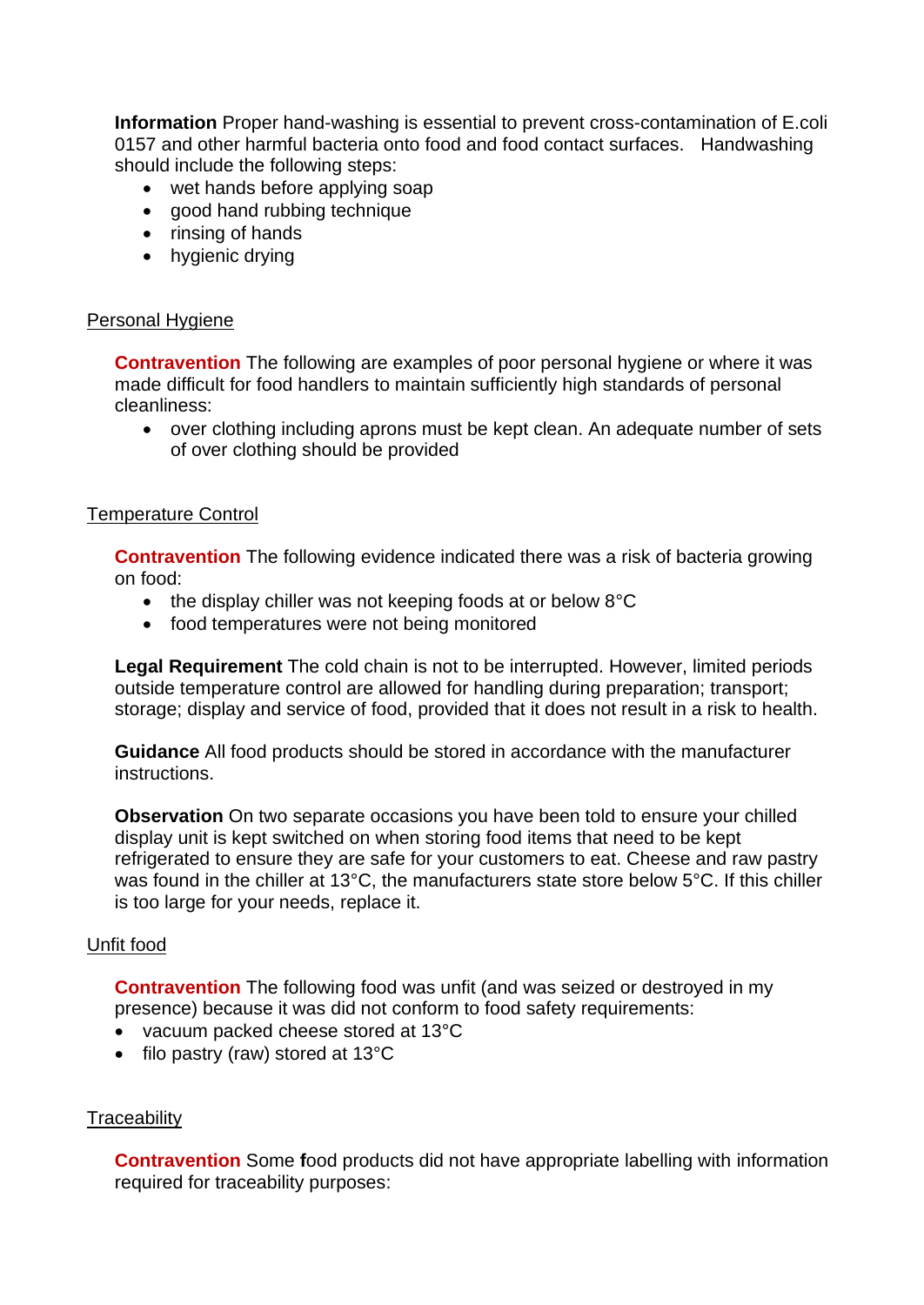• minced meat and fish portions stored in freezer not labelled. It is understood that both these items are supplied to both caterers and the public.

**Information** All meat items prepared in the butchery which have been wrapped and frozen by you must be adequately labelled with the name of the product, the date of freezing, the best before date and storage instructions.

**Information** Frozen fish which has been cut and repackaged by you must be labelled with type of fish, where it was caught and first processed, best before date and any coding from the original packaging.

**Information** More information on labelling can be obtained from Trading Standards at Norfolk County Council, for information visit www.norfolk.gov.uk/business/tradingstandards/advice-for-businesses/food-standards or call them on 0344 800 802 or email trading.standards@norfolk.gov.uk

## **2. Structure and Cleaning**

The structure facilities and standard of cleaning and maintenance are of a generally satisfactory standard but there are some repairs and/or improvements which are required in order for you to comply with the law. Pest control and waste disposal provisions are adequate. The contraventions require your attention; although not critical to food safety they may become so if not addressed. **(Score 10)**

#### Cleaning of Structure

**Contravention** The following items were dirty and require more frequent and thorough cleaning:

- floor wall junctions
- behind and under equipment
- walls particularly behind food preparation surfaces
- hand contact surfaces such as light switches and door handles
- wash hand basin
- door in butchery
- floor in warehouse particularly under pallets and in hard to reach areas

**Recommendation** Your cleaning schedule is there to remind you to clean before an item becomes dirty. If an item is dirty when you go to clean it, increase the frequency of cleaning.

**Recommendation** Improve your housekeeping .

**Information** Cardboard cannot be properly cleaned. Do not use it to cover the floor/ shelves of work surfaces in food rooms.

**Recommendation** Do not use cardboard on floor surfaces, as the floor cannot be kept clean. (If floor surfaces are slippery then action should be taken to improve the non-slip property of the floor surface and the type of shoes worn by staff should be reviewed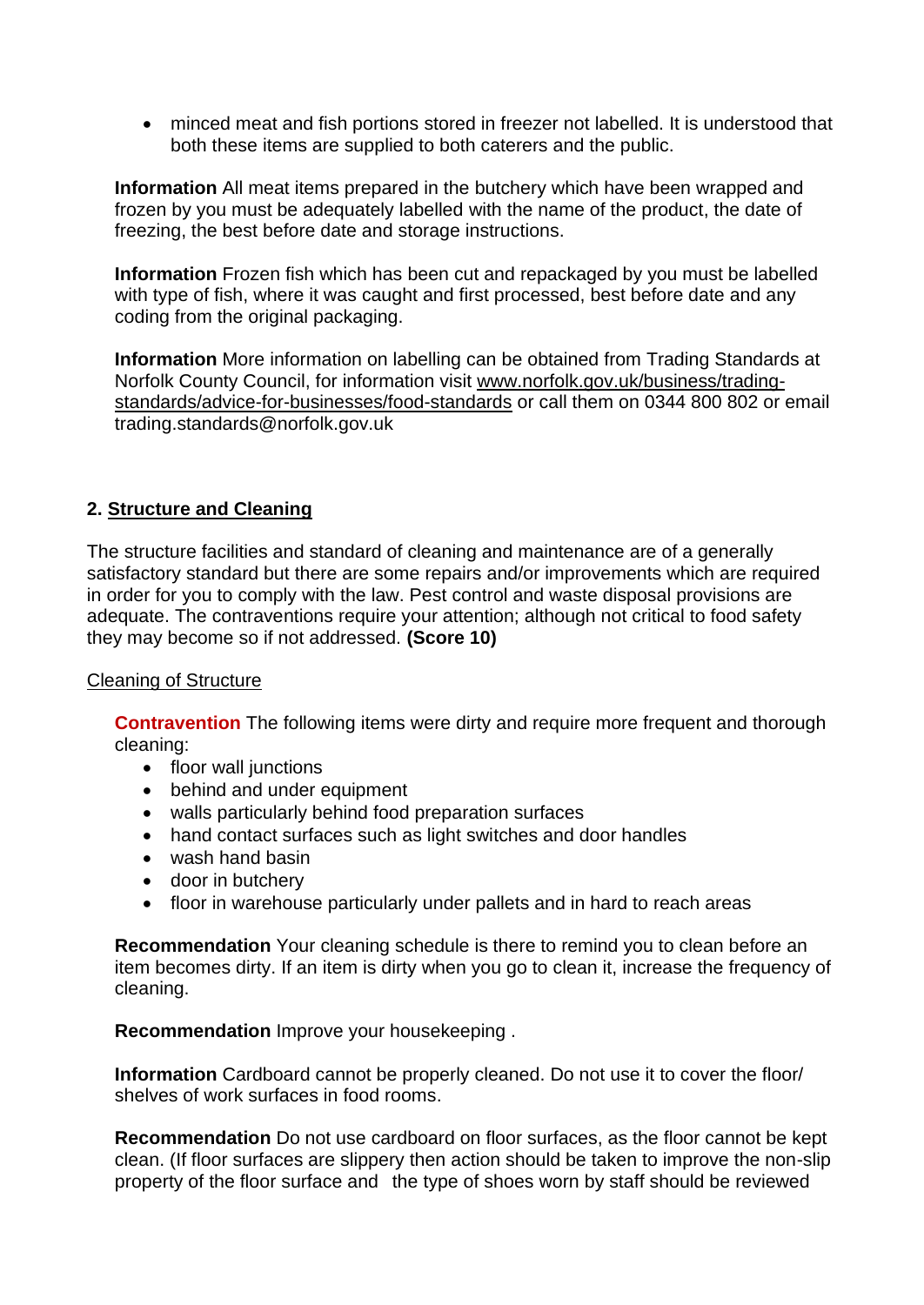## Cleaning of Equipment and Food Contact Surfaces

**Contravention** The following items are dirty and must be cleaned:

• Band-saws

**Observation** You are cleaning the surfaces the food sits on but not the whole machine inside and out.

### Cleaning Chemicals / Materials / Equipment and Methods

**Contravention** The following evidence demonstrated your cleaning materials, equipment and methods were not sufficient to control the spread of harmful bacteria between surfaces:

- you are not using the 2-stage cleaning technique
- you did not have appropriate cleaning chemicals available
- the cleaning equipment was dirty

**Information**: Proper cleaning and disinfection is essential in preventing the spread of E.coli 0157 and other harmful bacteria onto food and food contact surfaces

**Information** Even when using a surface sanitiser you should be following the 'twostage' cleaning method. Apply the sanitiser once to remove visible dirt and food debris and then a second time to ensure effective disinfection. Make sure you follow the correct contact time for the product

#### **Maintenance**

**Contravention** The following had not been suitably maintained and must be repaired or replaced:

• blocked drainage from sink and hand wash basin in Butchery

## Pest Control

**Contravention** There is evidence of pest activity on the premises:

• mice in the main warehouse

**Contravention** Your staff are unaware how to protect your premises from the threat of pests. Ensure that your staff are adequately trained.

**Guidance** Keep the outside of the building clear of anything that might attract pests or provide shelter such as rubbish and overgrown vegetation.

**Observation** You have a pest control contract in place which identified a problem with mice. Ensure you improve your housekeeping so that you can more easily determine if the problem still exists. Call your Pest controller and arrange a revisit.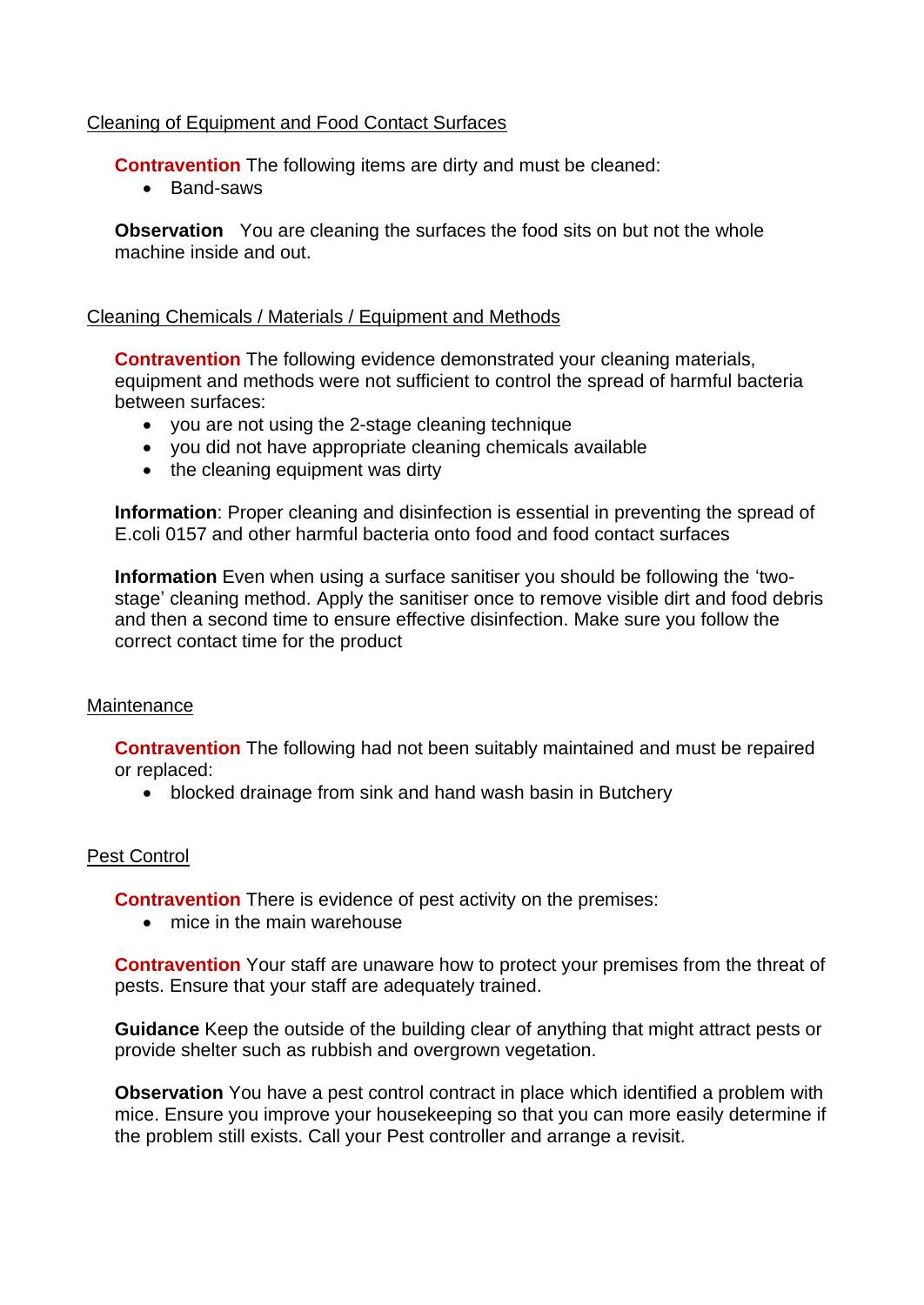## **3. Confidence in Management**

There are generally satisfactory food safety controls in place although there is evidence of some non-compliance with the law. The contraventions require your attention; although not critical to food safety they may become so if not addressed. **(Score 10)**

## Type of Food Safety Management System Required

**Contravention** You are a low risk business and do not have a food safety management system or what you have in place is not suitable given the food risks associated with your business. You still require a minimum amount of documentation. This might include your hygiene rules, pest control reports, a staff illness and exclusion policy, a cleaning schedule, date coding, temperature checks of display chillers, and handover diary etc.

**Observation** You appear to be keeping a record of the opening and closing checks you undertake. You also have reports from your Pest Control contractor.

**Contravention** Your documented Food Safety Management System or Safer Food Better Business pack was not available for inspection. As a consequence you could not demonstrate an effective system for managing food safety hazards (only a few record sheets were seen).

**Information** You can download a Safer Food Better Business pack and refill diary pages from the FSA website www.food.gov.uk/business-industry/caterers/sfbb

## Food Hazard Identification and Control

**Contravention** The following pre-requisites have not been met and this means that your food safety management system will be ineffective:

• cleaning and sanitation are poor

**Contravention** You have not identified these food hazards or the methods of control at critical points in your operation.

**Contravention** Your food safety management system is not adequate in its scope and/or is not sufficiently detailed. Ensure your food safety management system is regularly reviewed, covers all of your food handling operations and that the controls in place at points critical to food safety are fully documented, monitored and verifiable. In particular address the following matters:

- traceability
- stock rotation

## Proving Your Arrangements are Working Well

**Contravention** The following matters are needed in order to demonstrate your food safety management system is working as it should:

- temperature records
- cleaning schedule